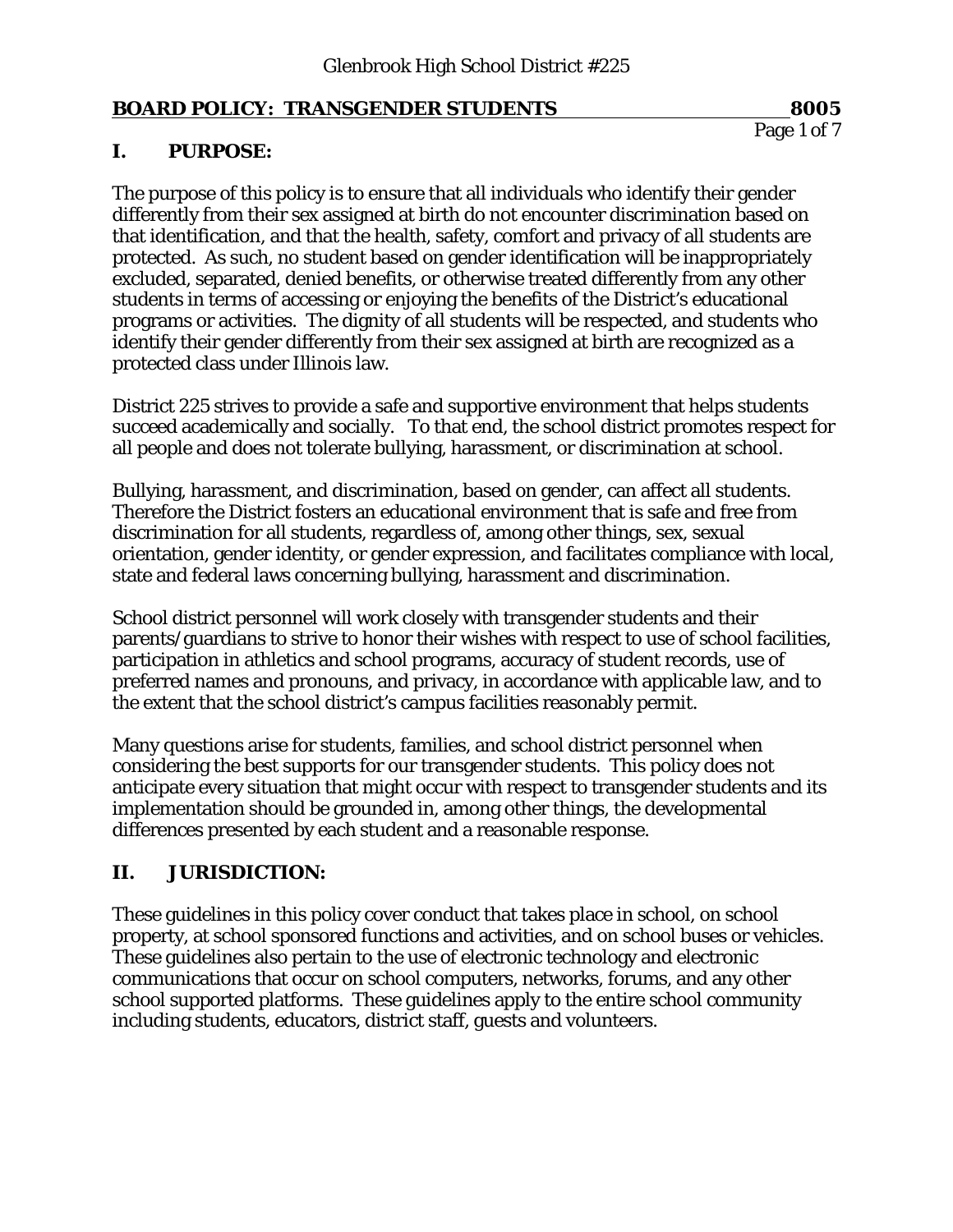#### **III. DEFINITIONS:**

- a. "Bullying" includes cyberbullying and means any severe or pervasive physical or verbal act or conduct, including communications made in writing or electronically, directly toward a student or students that has or can be reasonably predicted to have the effect of one or more of the following:
	- 1. Placing the student or students in reasonable fear of harm to the student's or students' person or property;
	- 2. Causing a substantially detrimental effect on the student's or students' physical or mental health;
	- 3. Substantially interfering with the student's or students' academic performance;
	- 4. Substantially interfering with the student's or students' ability to participate in or benefit from the services, activities, or privileges provided by a school.
- b. "Cyberbullying" means bullying through the use of technology or any electronic communication, including without limitation, any transfer of signs, signals, writings, images, sounds, data, or intelligence of any nature in whole or in part by a wire, radio, electromagnetic system, photoelectronic system, or photo-optical system, including without limitation electronic mail, Internet communications, instant messages, or facsimile communications. Cyberbullying includes the creation of a webpage or weblog in which the creator assumes the identity of another person or the knowing impersonation of another person as the author of posted content or messages if the creation or impersonation creates any of the effects enumerated in the definition of bullying. Cyberbullying also includes the distribution by electronic means of a communication to more than one person of the posting of material on an electronic medium that may be accessed by one or more persons if the distribution or posting creates any of the effects enumerated in the definition of bullying.
- c. "Gender" refers to the social and cultural meaning given to sex masculine or feminine. Among other things, gender imparts meaning regarding sex through many factors, including, but not limited to dress, talk, names, characteristics, roles, and behaviors a society commonly associates with being male or female.
- d. "Gender Expression" refers to the consistently asserted physical and behavioral manifestations of one's gender identity, commonly expressed through behavior, clothing, haircut or voice, and which may or may not conform to socially defined behaviors and characteristics typically associated with being either masculine or feminine.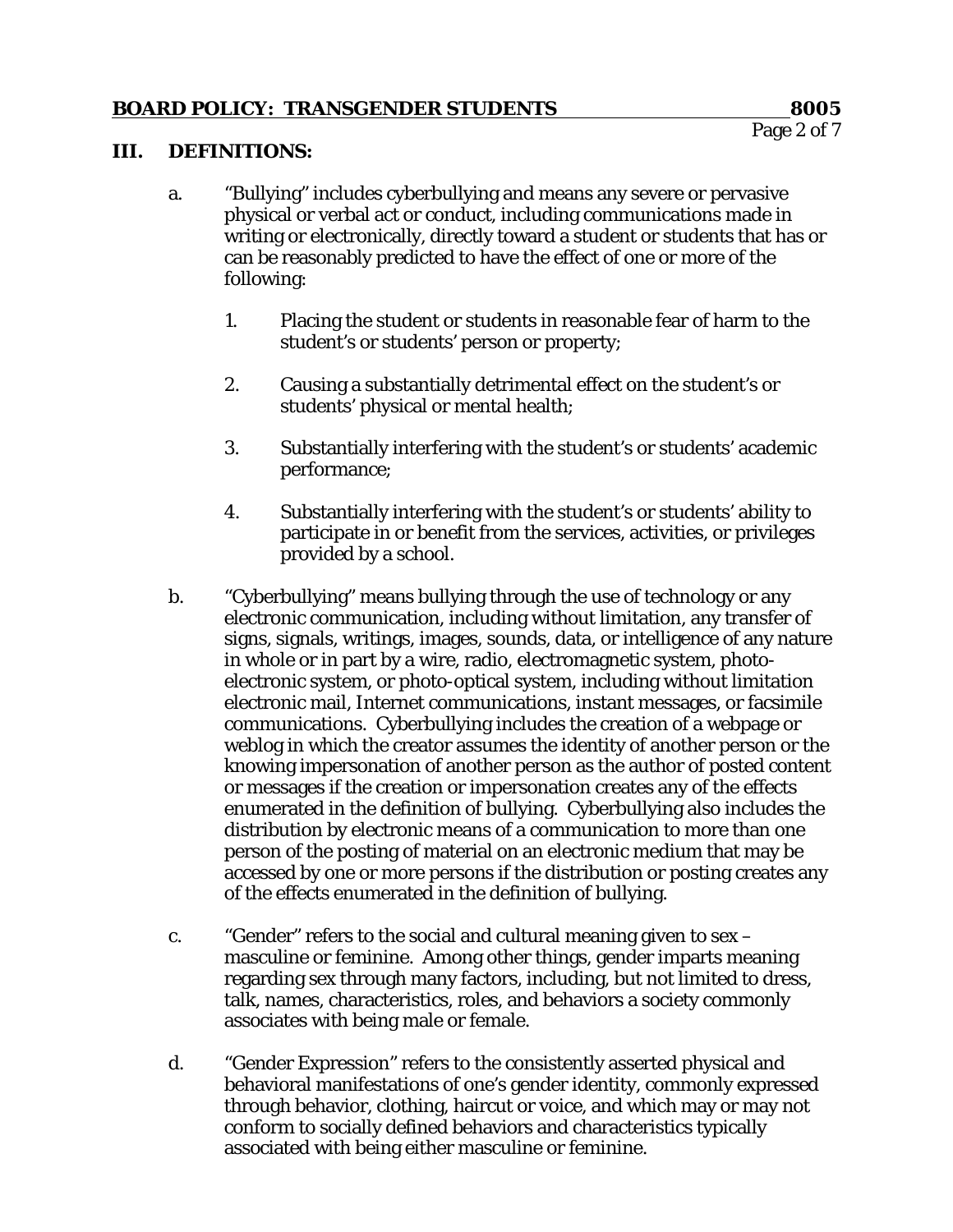- e. "Gender identity" refers to a person's psychological identification of male or female sex. Gender identity does not necessarily correspond to an individual's sex assigned at birth.
- f. "Gender Transition" is the process through which transgender individuals begin to live as the gender with which they identify, rather than the one typically associated with their sex assigned at birth. Social transition may include things such as changing names, pronouns, hairstyle and clothing.
- g. "Transgender" is an umbrella term referring to an individual whose gender identity or gender expression falls outside socially typical gender norms.
- h. "LGBTQ" is an acronym that stands for "lesbian, gay, bisexual, transgender, and questioning."
- i. "Sex Assigned at Birth" refers to the sex designation recorded on an infant's birth certificate should such a record be provided at birth. In the event that there is no designation at birth, the parent needs to identify the sex designation when he or she enrolls a child.

# **IV. GENERAL GUIDANCE:**

Usually, it will be the student, parent or guardian who informs the school of the student's transgender status or impending transition. However, it is not uncommon for a student's desire to transition to first surface at school. If school district personnel believe that a gender identity issue is presenting itself and creating challenges for the student at school, it is in most cases appropriate for an administrator (or designee who has expertise and an existing positive relationship with the student and/or student's parent/guardian) to approach the student's parent/guardian about the issue. Together, the family and appropriate school personnel can then effectively prepare an approach to supporting the student's gender expression and deploy supports as needed for the student's wellbeing. While it may be important to consider a student's age and grade level during the planning process for gender transition, such considerations cannot be used by the school district as a justification to delay or deny a student's gender transition.

School district personnel are expected to accept a student's consistently asserted gender identity when it is a sincerely held part of the student's core identity. The school district will not question or disregard the student's assertion of gender identity unless there is a credible basis for determining that the student has asserted a particular identity for some improper purpose.

All staff must be aware of the information provided in this policy. If staff have questions regarding the provisions contained in these guidelines, they should contact the administration for clarification so that each transgender student is properly supported.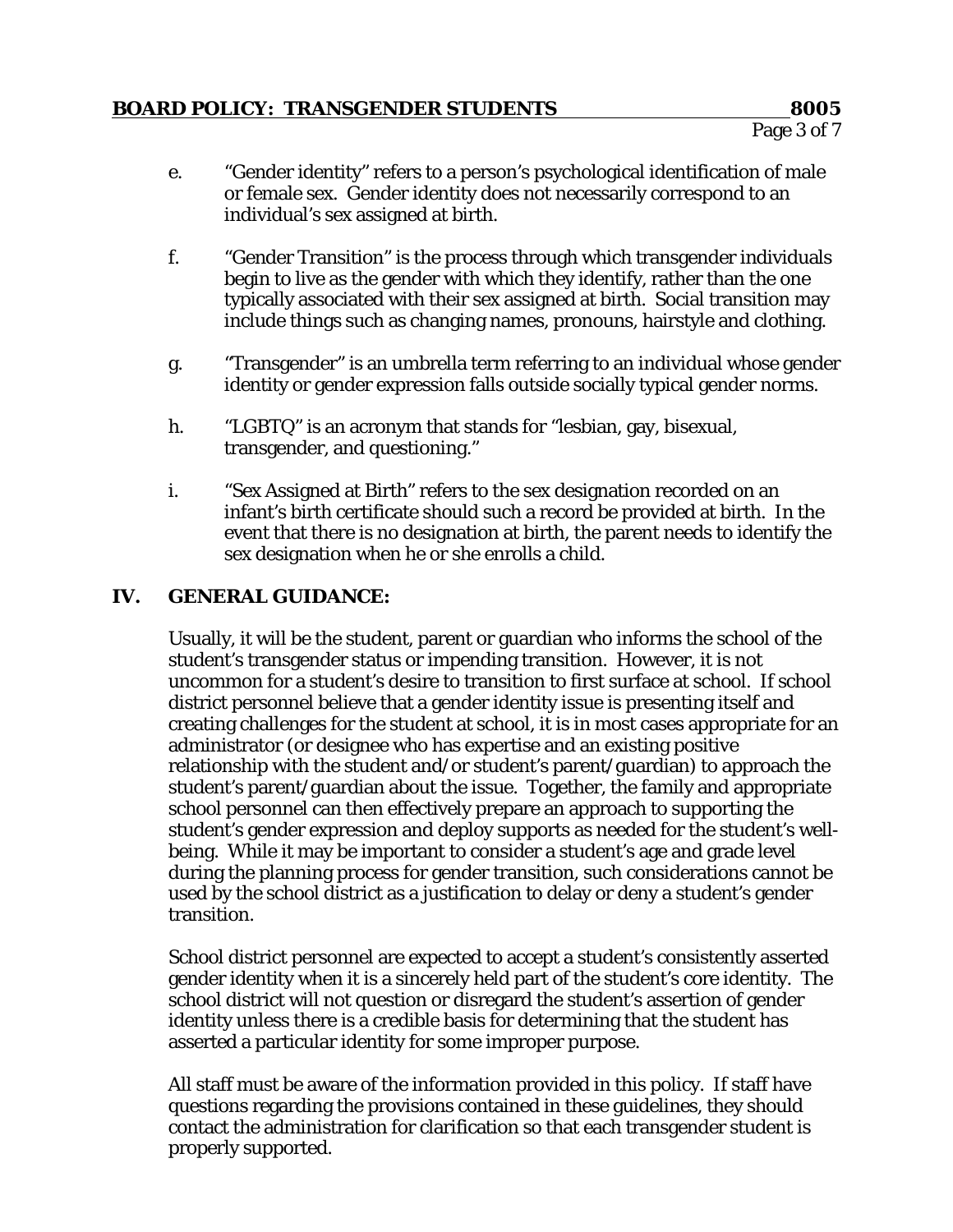#### **BOARD POLICY: TRANSGENDER STUDENTS 8005**

#### **V. PERSONAL APPEARANCE:**

The school district enforces Board Policy 8100: Personal Appearance and student/parent handbook guidelines. Students are permitted to dress in accordance with their gender identity, within the parameters of that Policy and those guidelines. School staff shall not enforce that Policy and those guidelines with transgender students differently from how they are enforced with other students.

#### **VI. PROTECTED STUDENT INFORMATION AND PRIVACY CONSIDERATIONS:**

Transgender students have the ability, as do all students, to discuss and express their gender identity and expression openly and decide when, with whom, and how much of their private information to share with others. All individuals, including students, have rights to privacy. These include the right to keep private one's transgender status at school. Information about a student's transgender status, legal name, or sex assigned at birth may also constitute protected student information under the Family Educational Rights and Privacy Act (FERPA).

Except as set forth herein, school district personnel will not disclose information that may reveal a student's transgender status. In accordance with FERPA, only those school employees with a legitimate educational interest will have access to a student's records. Disclosing confidential student information to other employees, students, parents, or other third parties may violate FERPA and other privacy laws. The District will abide by the provisions of the Illinois School Student Records Act (ISSRA).

As necessary, school district personnel will work closely with the student and parent/guardian in devising an appropriate plan regarding the confidentiality of the student's transgender status.

#### **VII. STUDENT RECORDS:**

In order to protect each student's privacy, the school district will maintain the student's official permanent record in a secure location, separate from the location of the student's other records. If the official student record is maintained electronically, similar security measures will be implemented to protect student privacy.

The school district is required to maintain a mandatory permanent student record ("official record") that includes a student's legal name and sex assigned at birth. However, the school district is permitted to use a student's preferred name on most school records and documents. Certain categories of student records are required to be kept by the district during the student's attendance. These records will reflect the name and gender corresponding with the student's consistently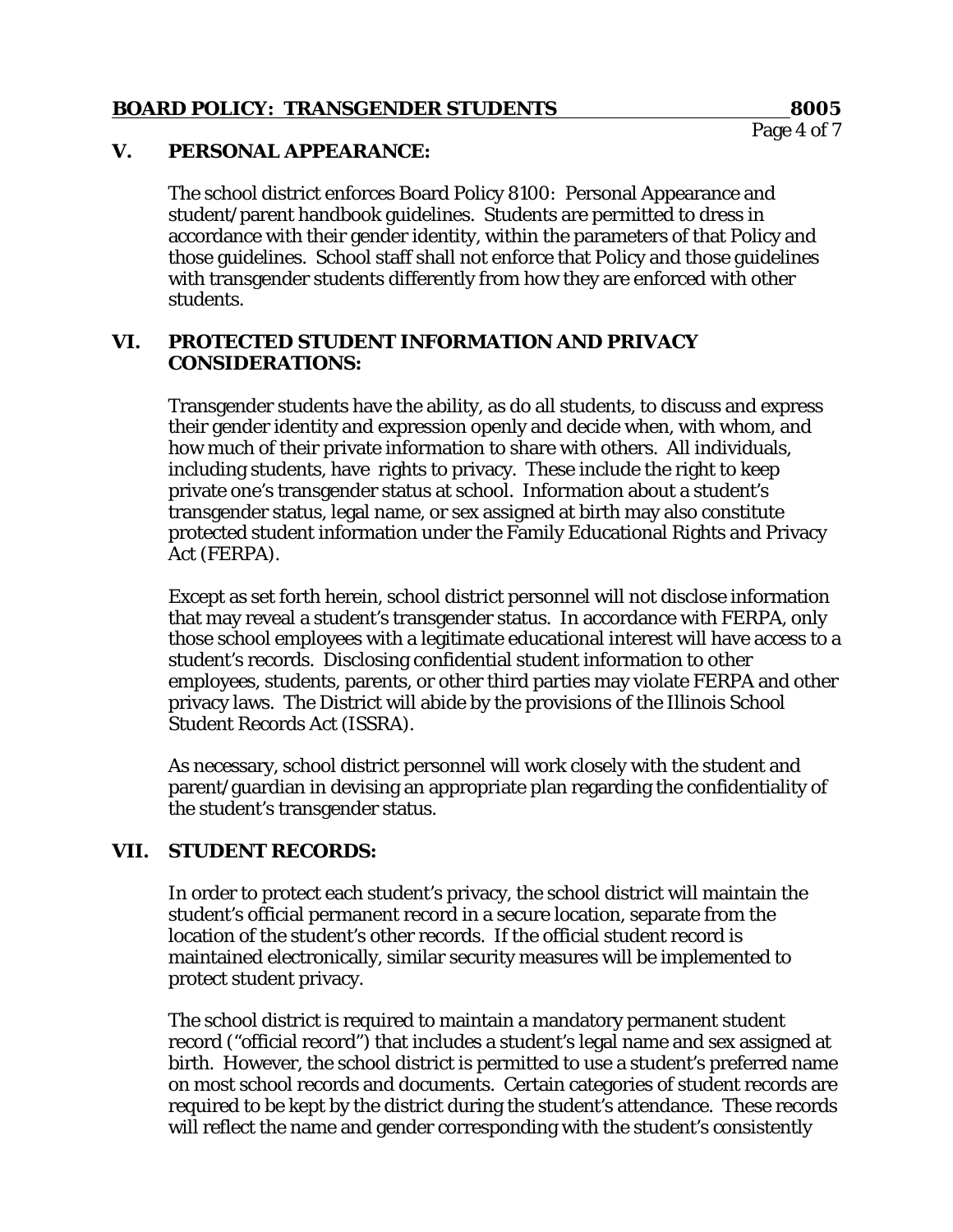asserted gender identity but may include certain documentation that requires notation of the legal name and sex assigned at birth. Such protected student information shall only be released to third parties in accordance with FERPA and ISSRA, and other applicable legal or regulatory requirements.

The school district will accommodate a student's desire to be addressed in the name and pronouns corresponding with the student's consistently asserted gender identity. However, there are some documents that will still require the use of the student's legal name and sex assigned at birth. Documents, including but not limited to, truancy, criminal charges, or other documentation required to be filed with the court must be filed in the student's legal name and sex assigned at birth.

IDEA Special Education Documents (IEP, Evaluations Reports, and Notices), Section 504 Service Agreements, and Student Medical Plans as well as student discipline and incident reports should be written in the name and gender corresponding with the student's consistently asserted gender identity.

In situations where school district staff or administrators are required by law to use or report a transgender student's legal name or sex assigned at birth, such as for purposes of standardized testing, the school district will make reasonable efforts to implement practices to avoid the inadvertent disclosure of such information. The school district will make reasonable efforts to ensure that test proctors address the student in the name and pronouns corresponding with the student's consistently asserted gender identity during examinations.

## **VIII. EXTRACURRICULAR ACTIVITIES, SPORTS, PHYSICAL EDUCATION, FIELD TRIPS:**

The District schools are members of the Illinois High School Association (IHSA) and as a result, transgender students will be permitted to participate in extracurricular activities and sports in accordance with Administrative Procedure 34 of the IHSA. In physical education and field trips, transgender students will be allowed to participate in accordance with their consistently asserted gender identity. Nothing in this policy shall be construed to excuse any student from following necessary or customary protocols for obtaining parent consent for athletic participation, including permission slips, consent forms, and waivers. School district personnel will implement IHSA guidelines when advising transgender students about the process for obtaining parental consent for athletic participation.

# **IX. RESTROOM ACCESSIBILITY:**

Students shall have access to the restroom that corresponds to their consistently expressed gender identity. Any student who has a need or desire for increased privacy, regardless of the underlying reason, will be provided access to a private restroom facility. No student shall be required to use a private restroom facility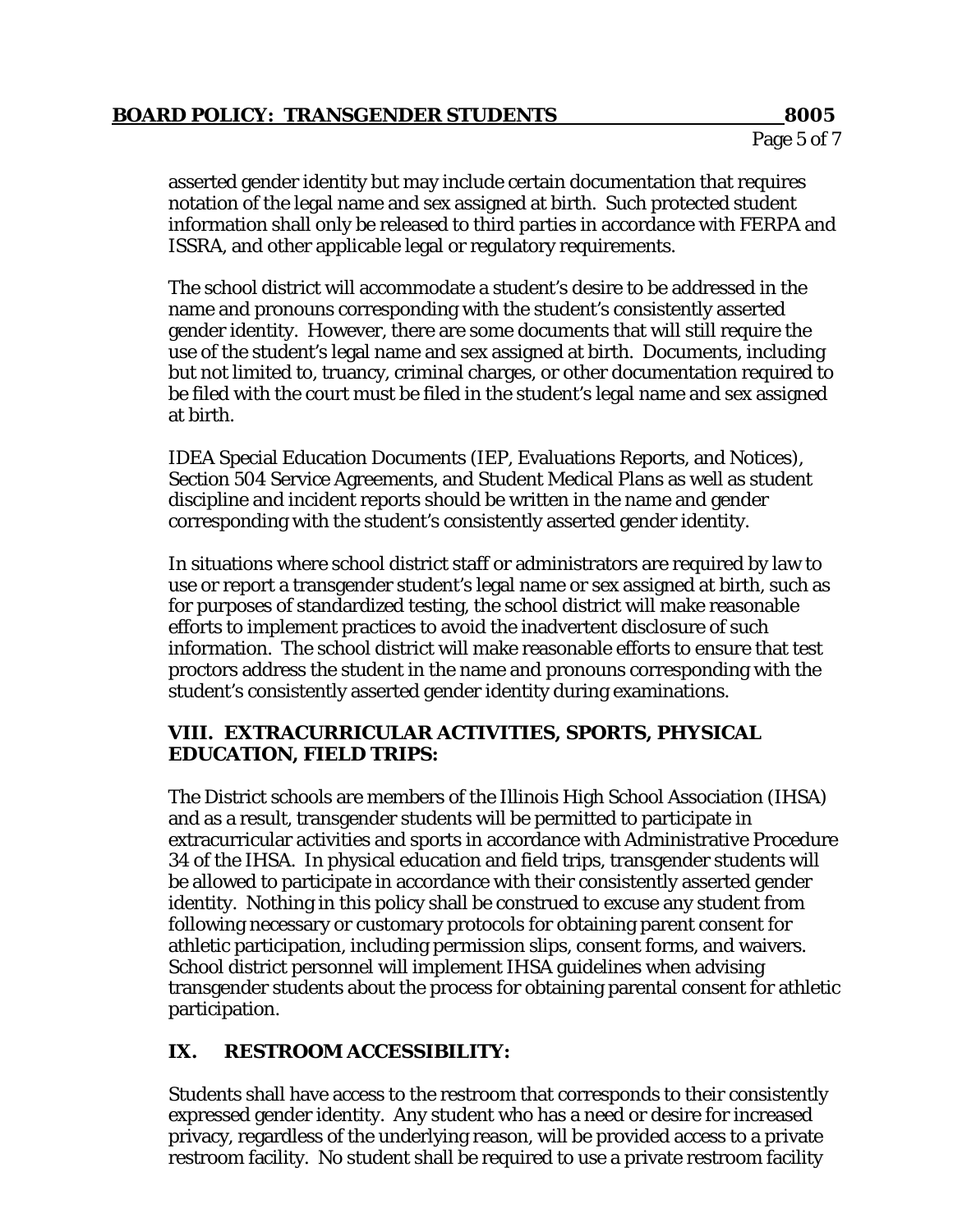based solely on gender identity unless they are operating under a required safety plan or other agreement.

# **X. LOCKER ROOMS:**

Use of locker rooms by transgender students will be assessed on a case-by-case basis, with the goals of maximizing student social integration regardless of gender status, providing an equal opportunity to participate in physical education classes and athletic opportunities, and protecting student health, safety, comfort, and privacy. In most cases, the school district will provide students with access to locker rooms that correspond to their consistently expressed gender identity. Reasonable alternatives may also be considered in consultation with a student and the student's parent/guardian, including use of a private area (e.g. a nearby restroom stall with a door, an area separated by a curtain, an office in the locker room area, or a separate changing schedule whereby the student utilizes the locker room before or after other students).

In appropriate circumstances, an alternative arrangement to locker room use will be provided for students who have not made public their transgender status, but who do not wish to use the locker room of the sex they were assigned at birth. No student will be required to use a locker room that conflicts with his/her consistently asserted gender identity. In all situations, school district personnel are required to take reasonable measures to protect the health, safety, comfort, and privacy of all students.

# **XI. ACTIVITIES WHERE STUDENTS ARE SEPARATED BY GENDER:**

As a general rule, in any other circumstances where students are typically separated by gender (e.g. overnight field trips), students will be permitted to participate in accordance with the consistently asserted gender identity. Activities that require overnight accommodations will be addressed on a case-bycase basis considering, among other things, the factors set forth below.

- 1. Student preference (including as to potential roommates);
- 2. protecting student privacy;
- 3. maximizing social integration of students;
- 4. minimizing stigmatization of students;
- 5. ensuring equal opportunity to participate;
- 6. student age (including in relation to the ages of other participants); and
- 7. protecting the safety of all students.

Coaches/trip sponsors should make reasonable efforts to consider multiple options for accommodations in the event any student participants have specific privacy concerns to ensure the inclusion of all students in overnight trips.